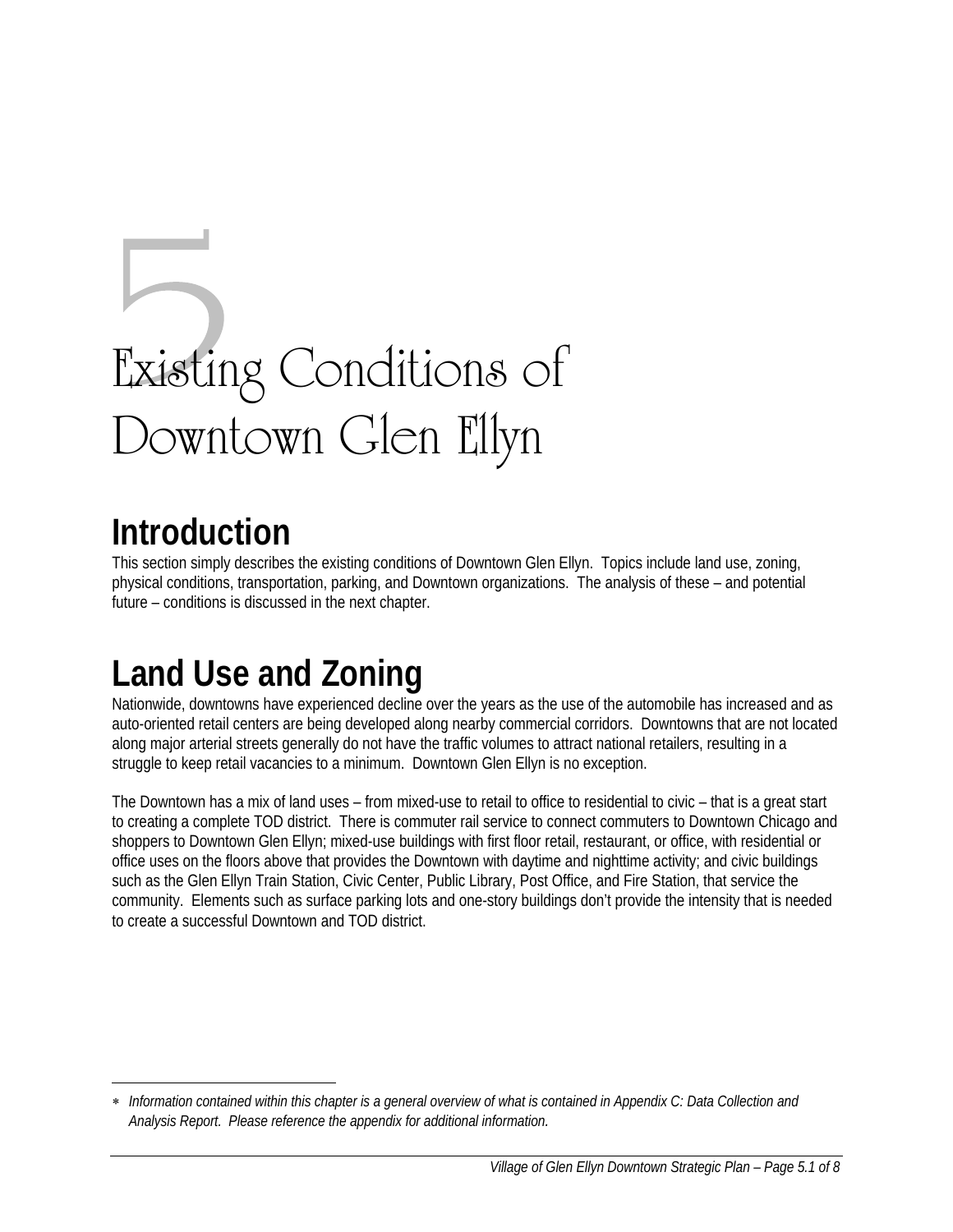

*Figure 8: Existing Land Use Source: Town Builder Studios with Walker Parking Consultants.* 

Recreational amenities include the Illinois Prairie Path passing through Downtown south of the railroad tracks, a small gazebo and park adjacent to the Illinois Prairie Path, and Lake Ellyn located approximately one quarter-mile from the Glen Ellyn Train Station; however, there is little community gathering and socializing space.

The 1989 Zoning Code was last updated in 2007. Overall, the code is sufficient to meet the basic needs of the Downtown business and development community. Adjustments to the code could be made that would benefit the Downtown. Changes such as permitting residential uses by right on floors above first floor retail, discouraging first floor service uses in the Downtown core, and allowing administrative approval for select events and activities, should be considered.



*Images around Downtown Source: Town Builder Studios*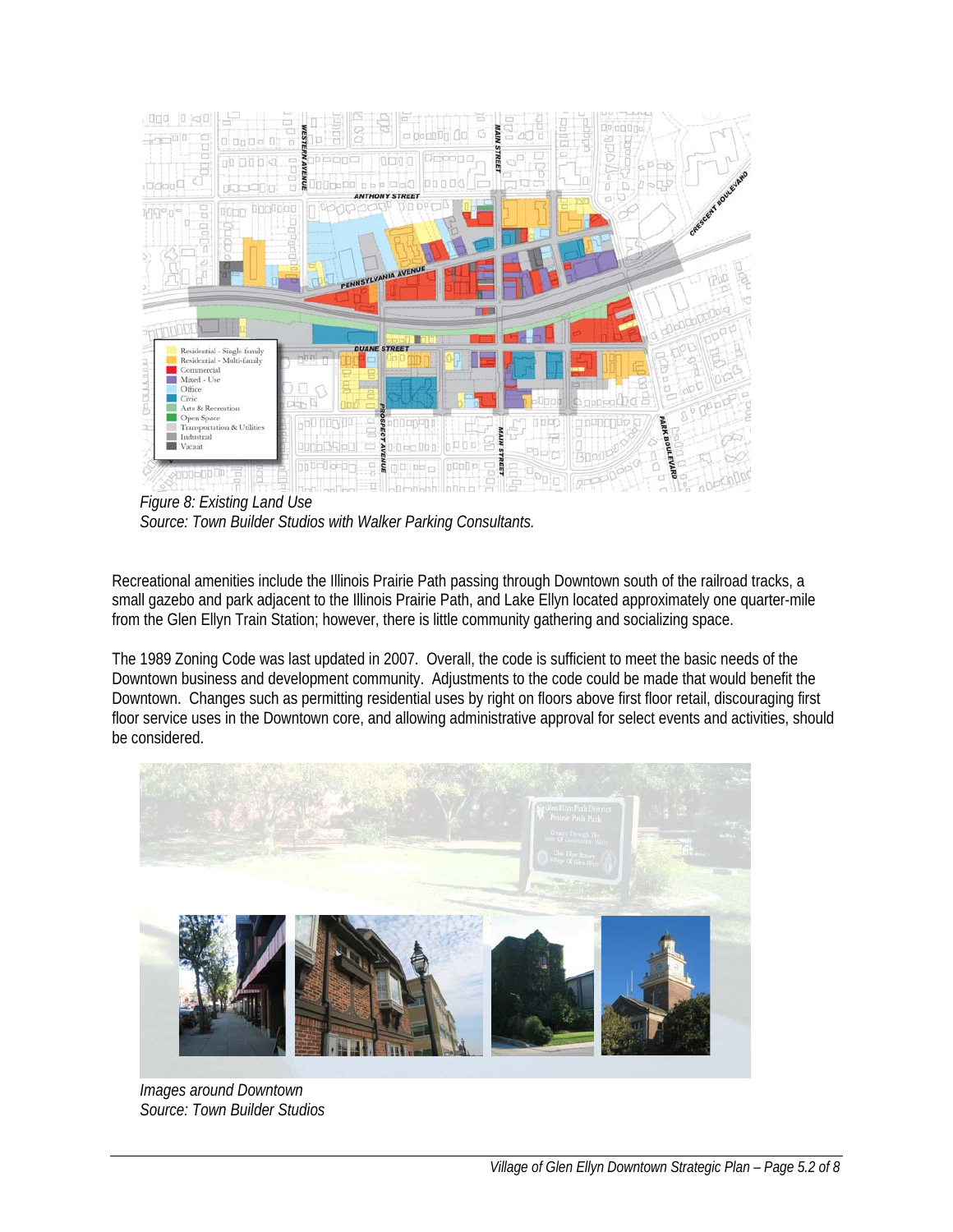# **Physical Conditions**

The rolling terrain in the Downtown is traversed by the Union Pacific Railway and the Illinois Prairie Path. The Downtown street rights-of-way are 66 feet wide, and they accommodate two-lane roads, parking on both sides of the street, sidewalks, and street trees.

# **Transportation**

Downtown Glen Ellyn is accessible by train, bicycle, and foot, via Metra Rail service, the Illinois Prairie Path, and an interconnected network of sidewalks, respectively. It is also accessible by car. The nearest regional arterial streets are Roosevelt Road to the south and Geneva/St. Charles Roads to the north.



 *Accessing Downtown by via Roosevelt Road, Main Street, the Illinois Prairie Path, and Rail Source: Town Builder Studios* 

#### **Pedestrians**

The Downtown has an interconnected sidewalk system, including at-grade pedestrian railroad crossings.

#### **Bicycles**

The Downtown can be accessed by bicycle via an off-street pathway and neighborhood streets.

#### *Illinois Prairie Path*

The Illinois Prairie Path is a 61-mile trail that connects Forest Park to Elgin. The main stem of the Illinois Prairie Path passes through Downtown Glen Ellyn. To the west, the Elgin Branch (with a Geneva Spur) and the Aurora Branch (with a Batavia Spur) split off from the main stem just west of Main Street in Wheaton. To the east, the main stem of the path connects to the Great Western Trail (between Villa Park and Elmhurst), and continues to Forest Park.

#### *On-Street Bicycle Routes*

The DuPage County Bikeways and Trails Map, indicates a "Proposed Local Bikeway" along Lorraine Road from Duane Street, south to Roosevelt Road (via Greenfield Avenue and Lambert Avenue), past the Glen Ellyn Village Links, east on Fawell Boulevard, to points east of I-355.

#### *Bike Racks*

Bike racks are provided at the Glen Ellyn Train Station, in Volunteer Park, and in several locations along Main Street.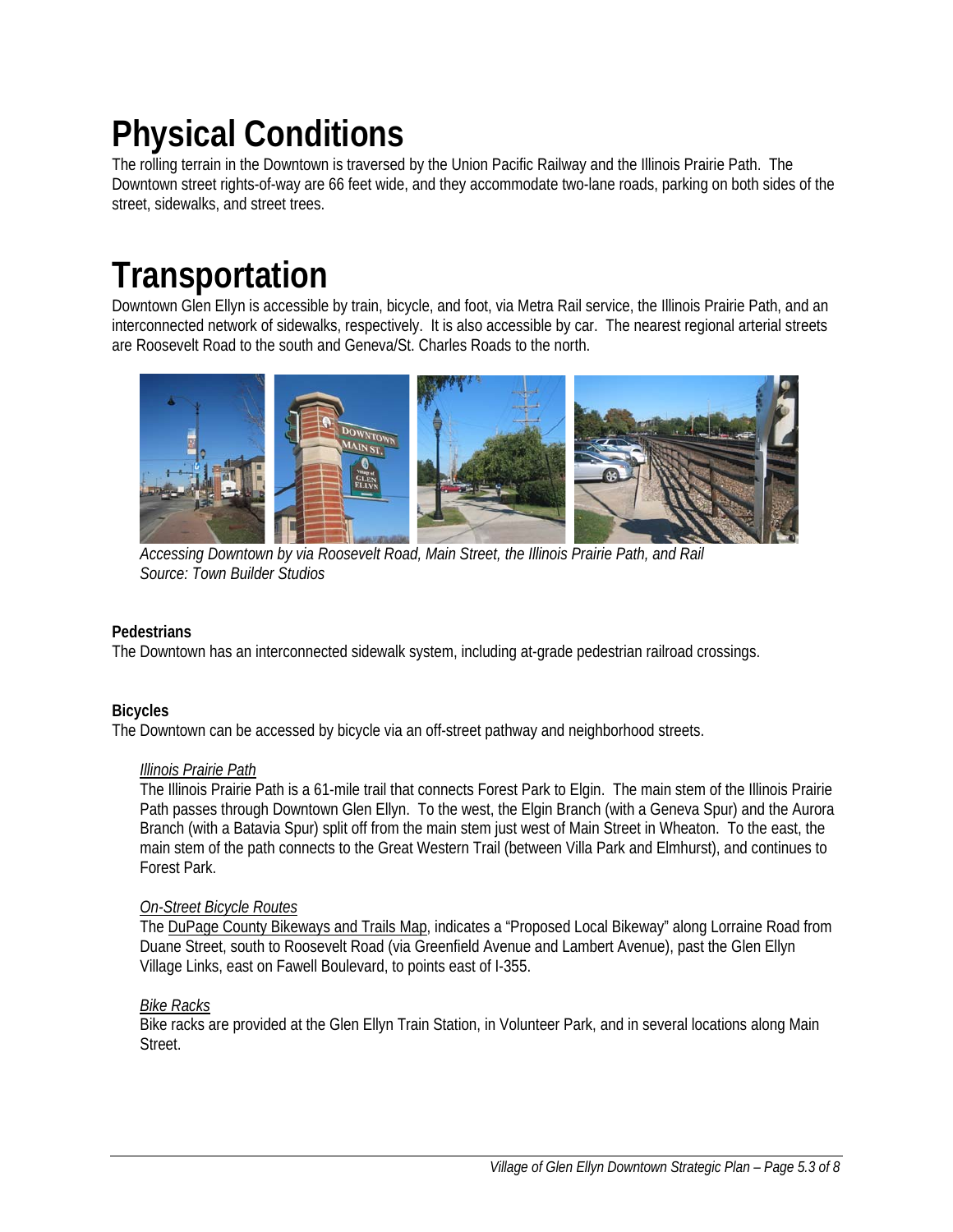#### **Transit**

An estimated 180 commuter and freight trains pass through the Downtown each day.

#### *Train Station*

The Glen Ellyn Train Station is in "Zone E" of Metra's Union Pacific – West line. Depending on the time of day, the commute between Glen Ellyn and Downtown Chicago is approximately 40-55 minutes one-way. The original train station was built in 1852 and was known as Danby Station. The current station is located on the north (inbound) side of the tracks. Improvements to the station area in 2008 included the replacement of the retaining wall between the station and the sidewalk along Crescent.



 *The Glen Ellyn Train Station and the Union Pacific – West Route Map Source: Town Builder Studios and www.metrarail.com*

#### *Metra Ridership*

Ridership for weekday boardings<sup>1</sup> at the Glen Ellyn Train Station has averaged 1,987 passengers per day, with an all-time high of 2,506 boardings in 1979 (the first year data was available), and an all-time low of 1,537 boardings in 2006 (the last year data was available). Similarly, Downers Grove's ridership peaked in 1979 with nearly the same number of passengers as Glen Ellyn. Wheaton reached its maximum ridership in 1993, while Naperville reached its peak in 2006.



*A Metra Train in Downtown Glen Ellyn Source: Town Builder Studios*

 $\overline{a}$ 

<sup>1</sup> Source: Metra Biennial Boarding and Alighting Counts.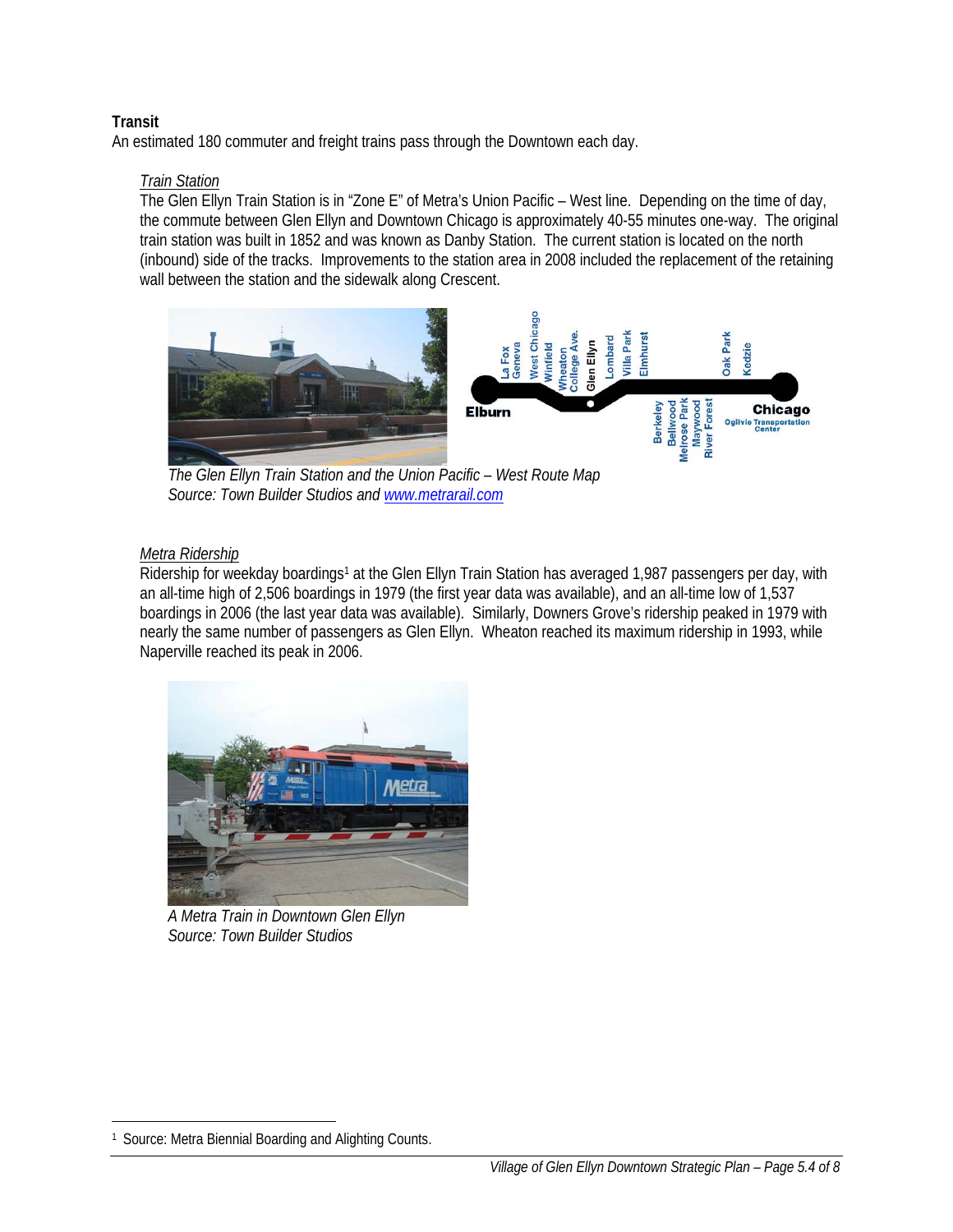#### *Commuter Parking*

Metra has prepared a Draft Environmental Assessment for a project known as the Union Pacific West Line Core Capacity Upgrade, which is a part of the Federal Transit Administration's (FTA's) New Starts program. This study is considering the impacts of increased capacity of the line, including adding a third track between Elmhurst and River Forest to allow for more express service. Metra is planning a future 74-train weekday schedule, which is a 15-train increase from the existing weekday schedule, to accommodate an increase in ridership.2

The draft Metra report recommends adding new commuter parking spaces and potential locations in Downtown Glen Ellyn, with the majority of these potential spaces anticipated to be located in one or more parking structures west of the Glen Ellyn Public Library. New locations near the Glen Ellyn Train Station are also under consideration, due to the preparation of the *Downtown Strategic Plan*. A preferred minimum of 300 to 500 spaces by 2011 in Downtown Glen Ellyn, and a preferred minimum of 1,600 spaces between Glen Ellyn and West Chicago, have been identified by Metra staff.

#### *Union Pacific Railroad (UPRR)*

An "average freight trains per day" was not shared by the UPRR citing safety reasons; however, in 2004, it was estimated that 39% of Metra's commuter service delays<sup>3</sup> were from freight traffic, compared to 13% for Metra's Burlington Northern Santa Fe (BNSF) Railway – Chicago to Aurora line.



*A Union Pacific Train in Downtown Glen Ellyn Source: Town Builder Studios* 

#### *Pace Bus*

Glen Ellyn is served by three (3) rush hour feeder bus routes and one (1) full-service bus route.

#### **Automobiles**

The number of vehicles that pass through Downtown Glen Ellyn along Main Street on an average day is at or below 9,200 AADT (average annual daily traffic)4. The one-way traffic pattern on portions of Main Street, Crescent Boulevard, Forest Avenue, Pennsylvania Avenue, and Hillside Avenue has been in existence since 1955.

 $\overline{a}$ 2 Source: *Metra Union Pacific – West Line, Draft Environmental Assessment*. November 2008. Page 1-13.

<sup>3</sup> Source: *Metra Union Pacific – West Line, Draft Environmental Assessment*. November 2008. Page 1-5.

<sup>4</sup> Source: www.gettingaroundillinois.com.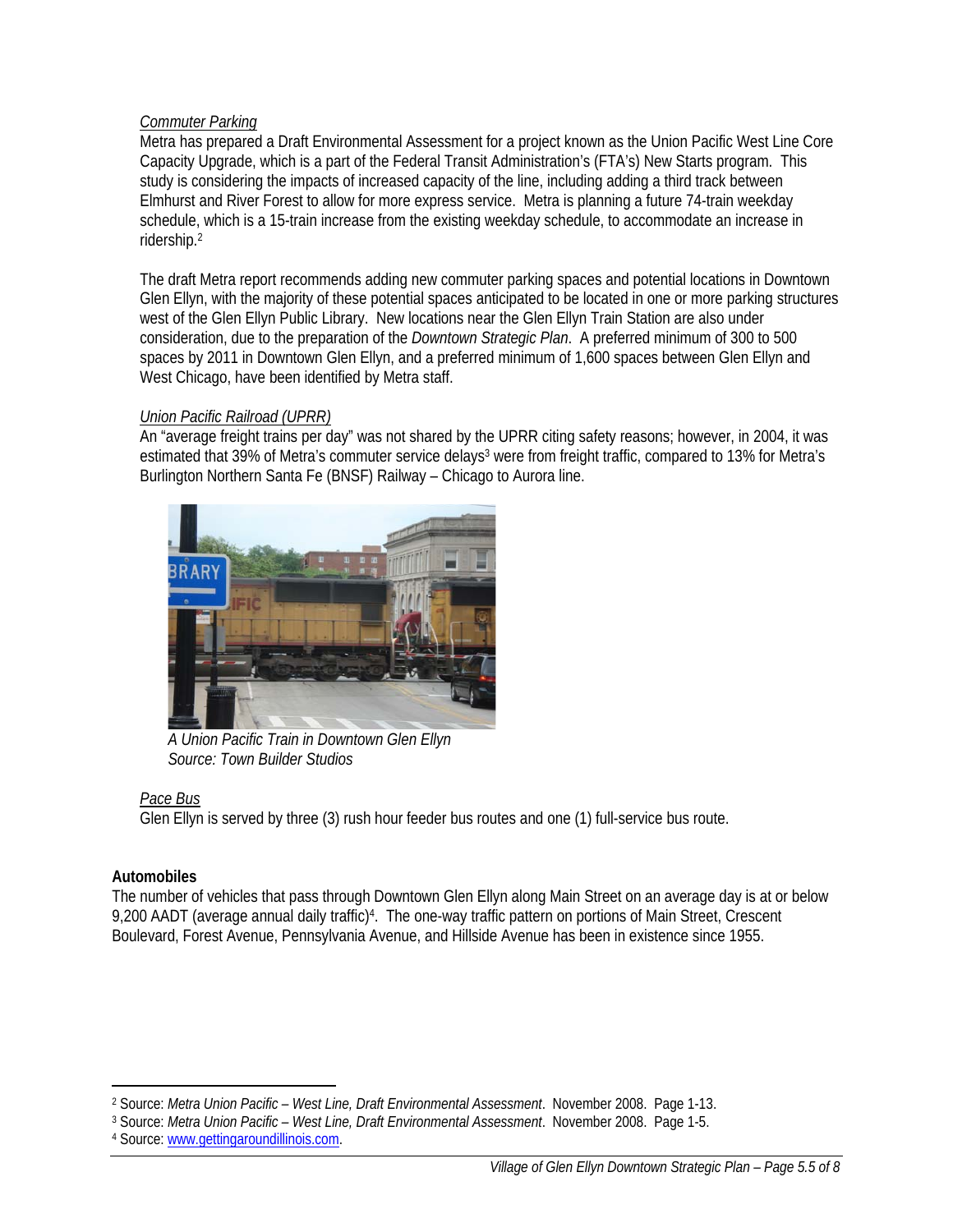# **Infrastructure and Parking**

National retailers generally look for a minimum AADT of 20,000 vehicles in order to maximize the number of potential customers passing by their stores each day. Main Street has an AADT of 9,200 vehicles north of the tracks and 7,200 vehicles south of the tracks – less than half of most national retailers' minimum standards. On the other hand, Roosevelt Road is the primary commercial corridor in Glen Ellyn, with an AADT of 43,700 vehicles. Stacy's Corners was the first commercial center in Glen Ellyn, and the St. Charles/Geneva Road corridor has an AADT of 18,500- 19,200 vehicles.

### **Parking**

There is a perception of a parking shortage – and the reality of a less-than-convenient public parking supply in the Downtown. The Glen Ellyn Train Station produces a demand for commuter parking spaces, and Downtown stores and restaurants produce a demand for shopper and diner parking spaces.

#### Parking Demand

The Downtown "parking demand" is the number of parking stalls needed within the Downtown, based on the amount of parking generated by retail, office, residential, commuters, and other Downtown land and building uses.

#### Parking Supply

The Downtown "parking supply" is the number of parking stalls available for use within the Downtown. The supply includes both public and private parking areas.

#### *Figure 9: Off-Street Public Parking – Shoppers and Merchants Only*

*The "Shopper and Merchant Off-Street Parking" map below represents the parking supply available to shoppers and merchants on a typical weekday (Monday-Friday). Commuter parking is not included. When the commuter parking is removed from the off-street public parking inventory, the number of available stalls drops. There are 100 stalls north of the tracks and 519 stalls south of the tracks available for shopper and merchant off-street public parking. Source: Town Builder Studios, Walker Parking Consultants, and the Glen Ellyn Police Department.* 



\* Average number of stalls available Monday-Friday.

\*\* Includes parking for Civic Center employees and the Police Department.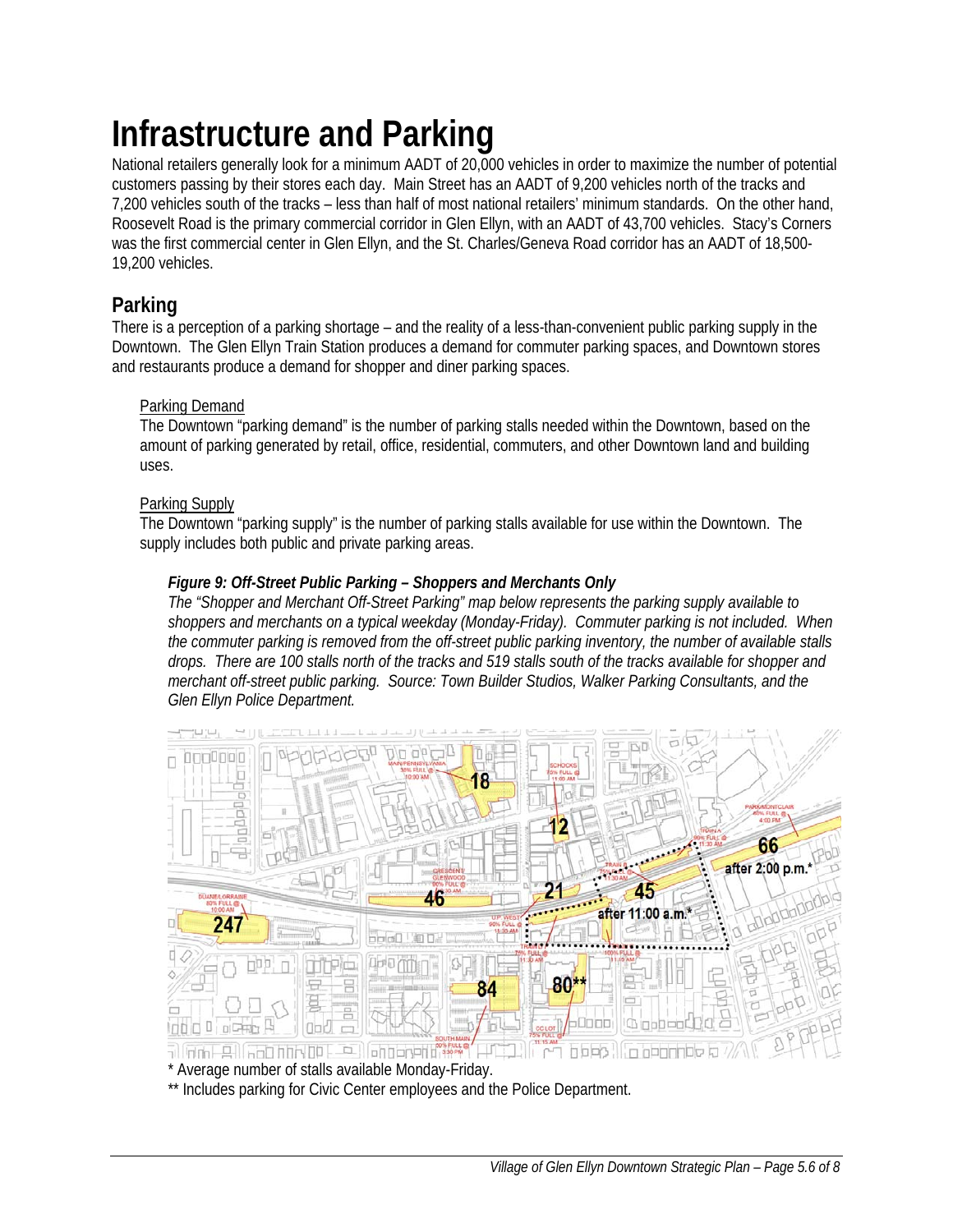#### *Figure 10: Off-Street Public Parking – Shoppers, Merchants, and Commuters*

*The "Off-Street Public Parking" map below represents all the publicly-owned parking lots in the Downtown that can be used by shoppers, merchants, commuters, and other permit-holders. The majority of the public parking supply is located along the railroad tracks, with a few surface lots tucked behind civic buildings and between commercial buildings. There are 339 stalls north of the tracks and 813 stalls south of the tracks available for off-street public parking. Source: Town Builder Studios Walker Parking Consultants, and the Glen Ellyn Police Department.* 



#### *Figure 11: Private Parking*

*The private parking supply is more evenly distributed throughout the Downtown than the public parking. The largest concentration of private parking is located in the northwestern corner of the Downtown, servicing the DuPage Medical Clinic. There are 802 stalls north of the tracks and 663 stalls south of the tracks available for off-street private parking. Source: Town Builder Studios with Walker Parking Consultants.*